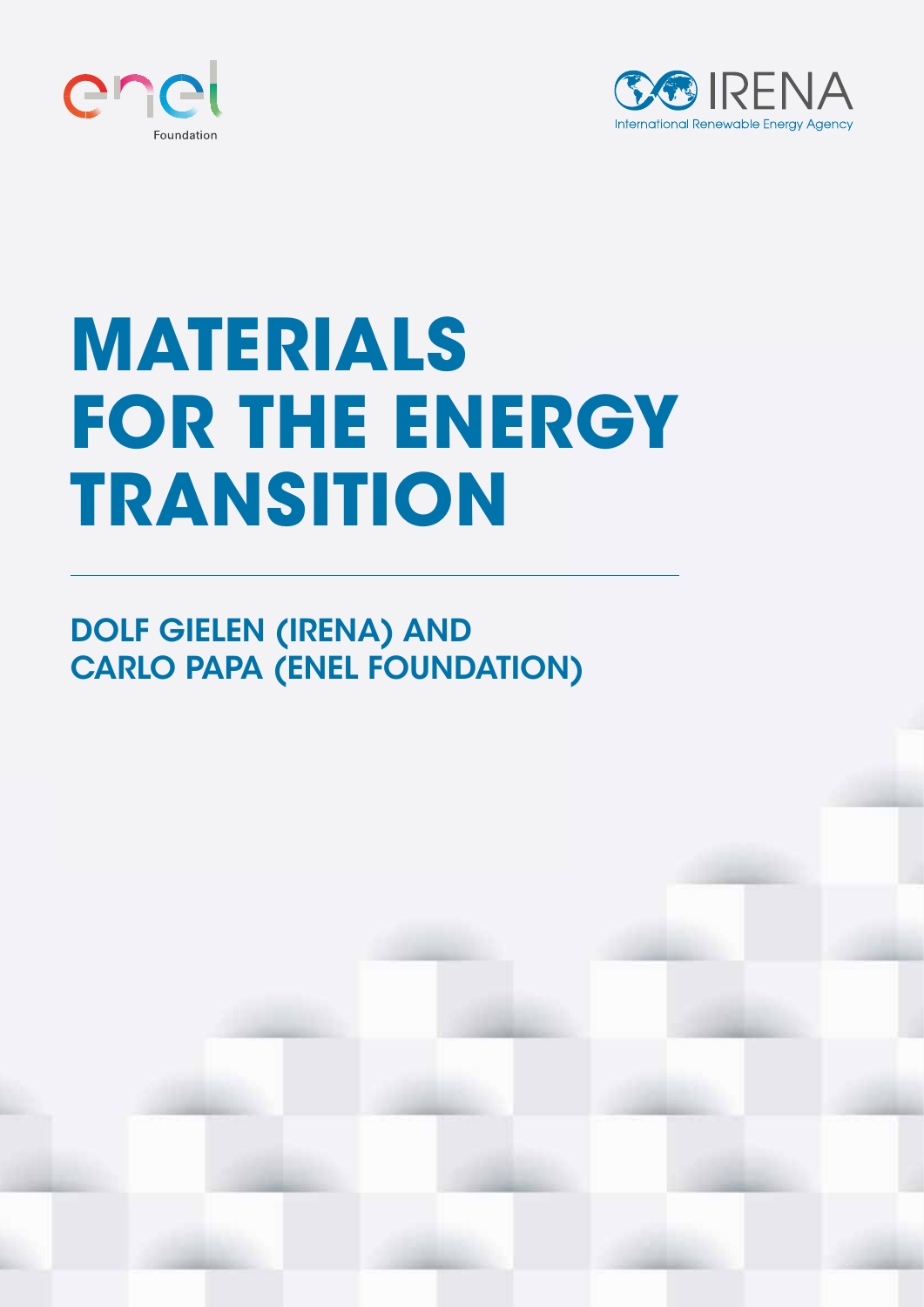#### **©IRENA 2021**

This publication is available under the Creative Commons Attribution--NonCommercial 3.0 IGO license (CC BY-NC 3.0 IGO) https://creativecommons.org/licenses/by-nc/3.0/igo/. Under the terms of this license, you are free to copy, redistribute and adapt the publication for non-commercial purposes, under the following conditions:

**Translations:** If you create a translation of this publication, you should add the following disclaimer along with the suggested citation: "This is an unofficial translation of the publication from the English language. The translation was not created by the International Renewable Energy Agency (IRENA). IRENA is not responsible for the content or accuracy of this translation".

**Adaptations:** If you create an adaptation of this publication, please add the following disclaimer along with the suggested citation: "This is an adaptation of an original publication. Views and opinions expressed in the adaptations are the sole responsibility of the author or authors of the adaptation and are not endorsed by IRENA nor its Members".

In any use of the publication, the use of IRENA's logo is not permitted and IRENA's name and abbreviation thereof can be used only for citation purposes.

**Third-party content**: Material in this publication that is attributed to third parties may be subject to separate terms of use and restrictions, and appropriate permissions from these third parties may need to be secured before any use of such material.

**Citation:** Gielen D. and C. Papa (2021), Materials for the energy transition, International Renewable Energy Agency and ENEL, Abu Dhabi and Rome.

#### **Disclaimer**

The views expressed in this publication are those of the author(s) and do not necessarily reflect the views or policies of IRENA. This publication does not represent IRENA's official position or views on any topic. This publication is written by individual authors and should be cited and described accordingly. The findings, interpretations and conclusions expressed herein are those of the author(s) and do not necessarily reflect the opinions of IRENA or all its Members. IRENA does not assume responsibility for the content of this work or quarantee the accuracy of the data included herein. Neither IRENA nor any of its officials, agents, data or other third-party content providers provides a warranty of any kind, either expressed or implied, and they accept no responsibility or liability for any consequence of use of the publication or material herein. The mention of specific companies, projects or products does not imply that they are endorsed or recommended, either by IRENA or the author(s). The designations employed and the presentation of material herein do not imply the expression of any opinion on the part of IRENA or the author(s) concerning the legal status of any region, country, territory, city or area or of its authorities, or concerning the delimitation of frontiers or boundaries.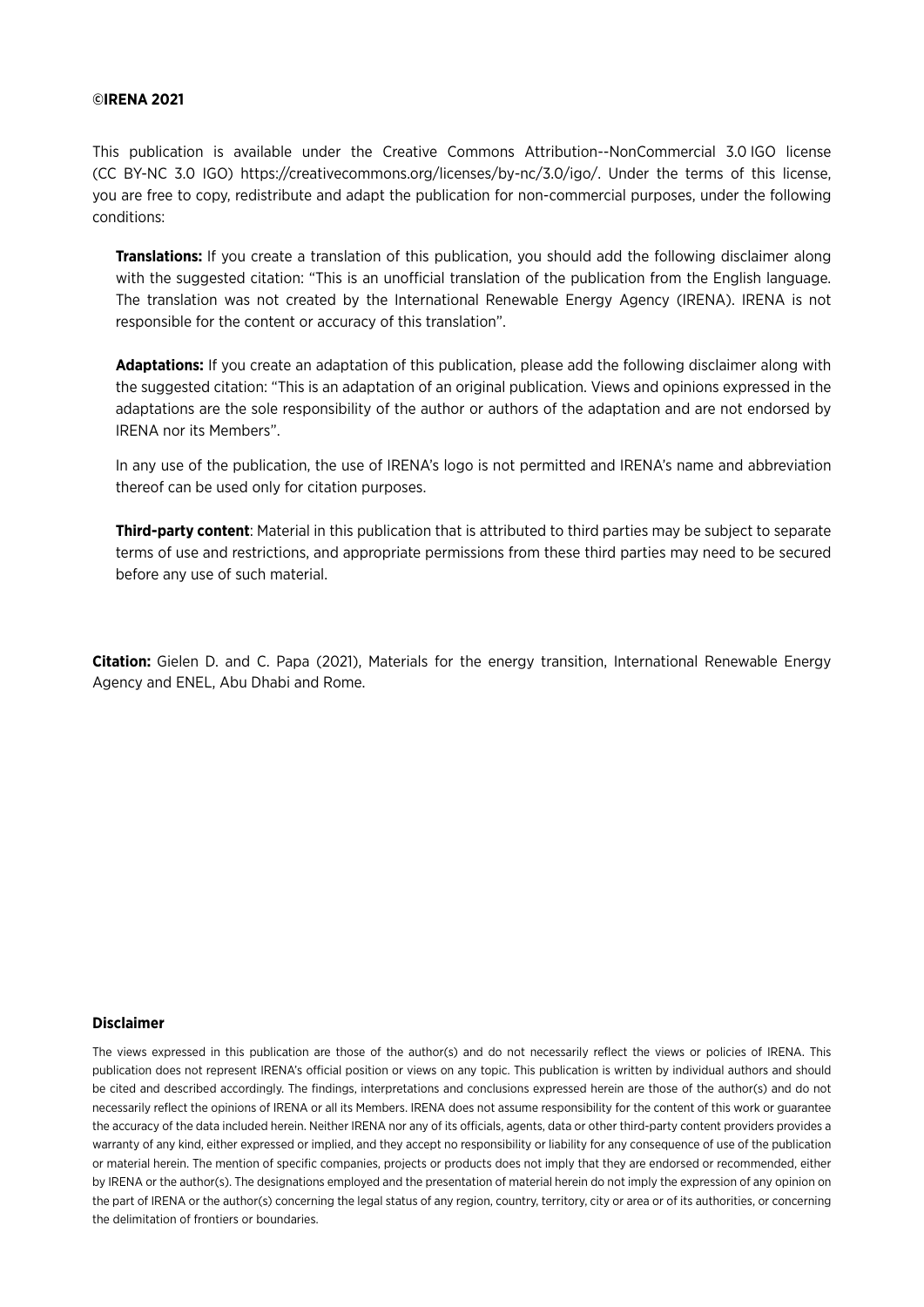# **Materials for the energy transition**

Dolf Gielen (IRENA) and Carlo Papa (ENEL Foundation)

## **Materials shortage will not stop the energy transition if we plan ahead.**

The signs of climate change are everywhere. More and more countries have rallied under the banner of net zero carbon dioxide emissions by mid-century. To achieve this goal, the world needs an energy transition. The pathway outlined in [IRENA's World Energy Transitions Outlook: 1.5°C Pathway](https://www.irena.org/publications/2021/Jun/World-Energy-Transitions-Outlook) indicates that renewable power generation, energy efficiency and electrification of end-use sectors have a key role to play. This vision is echoed in other leading energy scenarios.

Some recent analyses have suggested that this implies a huge increase in minerals and metals demand. The European [Joint Research Centre](https://ec.europa.eu/jrc/en/research-topic/raw-materials) has focused on this topic for years, as hasth[e German raw materials](https://www.deutsche-rohstoffagentur.de/DERA/DE/Laufende-Projekte/Rohstoffwirtschaft/Zukunftstechnologien/lp-zukunftstechnologien_node.html)  [agency.](https://www.deutsche-rohstoffagentur.de/DERA/DE/Laufende-Projekte/Rohstoffwirtschaft/Zukunftstechnologien/lp-zukunftstechnologien_node.html) In 2020, the World Ban[k issued a](https://www.worldbank.org/en/topic/extractiveindustries/brief/climate-smart-mining-minerals-for-climate-action) report on the mining implications of rising clean energy demand, and a more recent International Energy Agency study also highlighted the role of critical materials in the energy transition. Copper, silver and rare earth metals have received notable attention, but other materials such as graphite and titanium have also been mentioned in this context. The list of critical minerals and metals identified varies, asthere is no generally accepted definition of criticality.

Copper, lithium and other strategic minerals and metals have experienced significant price increases in recent months. This has raised considerable interest from investors as well as from naysayers of the energy transition, who are now weighing in. The term ["greenflation"](https://www.ft.com/content/49c19d8f-c3c3-4450-b869-50c7126076ee) has been introduced to describe rising prices for metals and minerals – such as copper, aluminium and lithium – that are essential to solar and wind power, electric cars and other renewable technologies. In their view, the current greenflation means that we are less likely to achieve our climate goals by limiting the worst effects of global warming.

We argue that such concerns are overblown:

- For many materials, the quantities required for the energy transition are not that significant compared to total consumption – energy applications constitute in many cases only a fraction of total use.
- Significant substitution potential exists in such new applications, but also for some existing applications.
- Recycling can reduce the need for primary production.
- The necessary resources exist it is a matter of expanding the production volume.

This article elaborates the cases of copper and rare earth metals.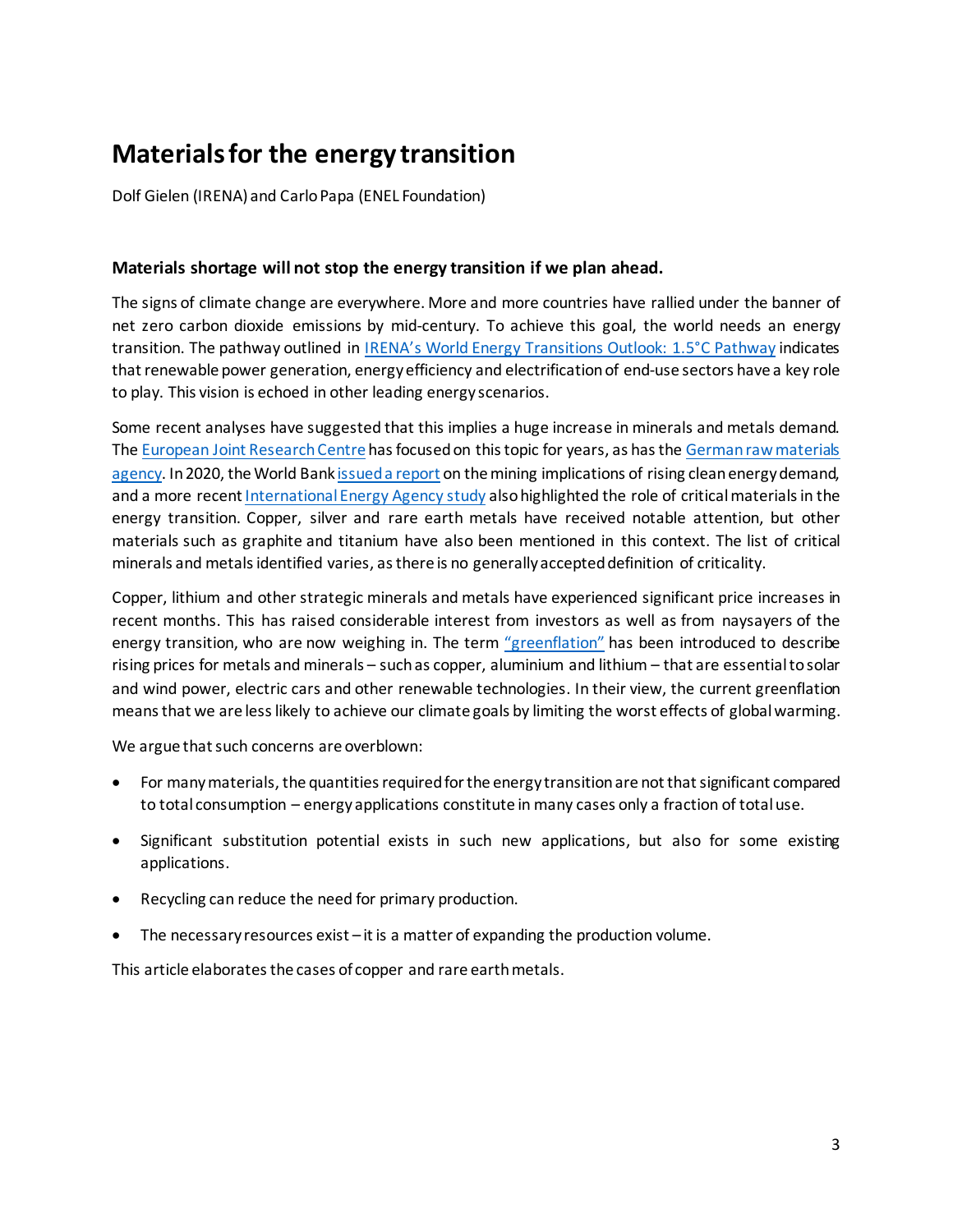# **We should properly measure reserves, resources and demand impacts, accounting for innovation and all types of uses.**

Clean electricity plays a central role in the energy transition, and we need to make the switch as soon as possible. Electricity must become the main source of final energy and the main feedstock for clean energy carriers such as hydrogen. Electric vehicles, heat pumps and green hydrogen for industry must become ubiquitous. But that requires copper, and it requires rare earth metals.

Let'stake a closer look at wind power generation. Rare earth metals, notably neodymium and dysprosium, are used in the magnets of power generators. However, not every type of wind turbine uses such rare earth metals. Western producers generally avoid rare earth-dependent magnets for onshore turbines, whereas Chinese producers deploy them. These metals are more widely used for offshore wind turbines because they are easier to maintain and save space, which helps to reduce costs.

Wind turbines also need copper. Copper is used in the physical turbine, but more importantly it is used in the power line that connects the wind turbine to the grid, and in the transformers. A UK study found that around [one-third of the copper used on wind farms is used in the turbine](http://docs.wind-watch.org/Copper%20use%20in%20wind%20farms.pdf) and two-thirds in the cabling [between the turbine and the sub-station.](http://docs.wind-watch.org/Copper%20use%20in%20wind%20farms.pdf) This effect is even more pronounced for offshore turbines, where siting a project 100 kilometres offshore triples copper demand. Notably, the same study highlights that continental Europe specifies aluminium for use in onshore underground cables, reducing copper needs by two-thirds. Standards can make a big difference regarding materials intensity and deserve a closer look.

Today's power generation worldwide includes around 30% renewables[. IRENA's 1.5°C pathway](https://irena.org/-/media/Files/IRENA/Agency/Publication/2021/Jun/IRENA_WETO_Executive_Summary_2021.pdf?la=en&hash=28FC97DECC816DC6A8D53BC1DDB1B079513A9964) indicates that this percentage needs to increase to around 90% by 2050, with more than 60% of all power coming from solar photovoltaics (PV) and wind. Therefore, we need 8000 gigawatts (GW) of wind and 15 000 GW of solar PV by 2050. This requires on average 250 GW of wind and 350 GW of solar capacity additions per year between now and 2050. By 2030, a three-fold increase is needed from [2020 levels.](https://www.irena.org/newsroom/pressreleases/2021/Apr/World-Adds-Record-New-Renewable-Energy-Capacity-in-2020)

Such rapid growth may impact copper markets. Copper demand fromonshore and offshore wind turbines may grow to 2 million tonnes per year. Additionally, solar PV power generation needs for copper are growing by 4 million tonnes per year. Moreover, power generation represents only part of the total need for minerals and metals. Power grids and electric vehicles are two other key growth markets for the energy transitionwhere copper is widely used.

Automotive applications account for around 9% of today's copper use. Electric vehicles can double or [quadruple](https://www.visualcapitalist.com/how-much-copper-is-in-an-electric-vehicle/) copper use to 40-80 kilograms per vehicle, compared to internal combustion engine vehicles. Given a production volume of 100 million vehicles, this would require 4- 8 million tonnes of copper per year, equivalent to 14% to 28% of today's copper use. But innovation may reduce this need. The battery pack alone accounts for around 40 kilograms of copper; additional copper cabling and wiring in motors accounts for the remainder of the metal's increased use. But [copper needs can vary widely for battery](https://www.mckinsey.com/industries/automotive-and-assembly/our-insights/building-better-batteries-insights-on-chemistry-and-design-from-china)  packs, [and the composition of batteries continues to evolve rapidly.](https://www.mckinsey.com/industries/automotive-and-assembly/our-insights/building-better-batteries-insights-on-chemistry-and-design-from-china) BloombergNEF projects 4 million tonnes of copper demand for lithium-ion batteries by 2030 (Figure 1) – this is around 13% of today's copper supply, a significant growth area. The overall impact of the energy transition technologies could increase copper demand by a third by 2030. While this is not a trivial amount, at the same time it is manageable, especially if processes to innovate, recycle and reduce this demand are implemented, and if newly extracted copper is carried out in a planned, organised manner that allows all necessary interventions to be put in place.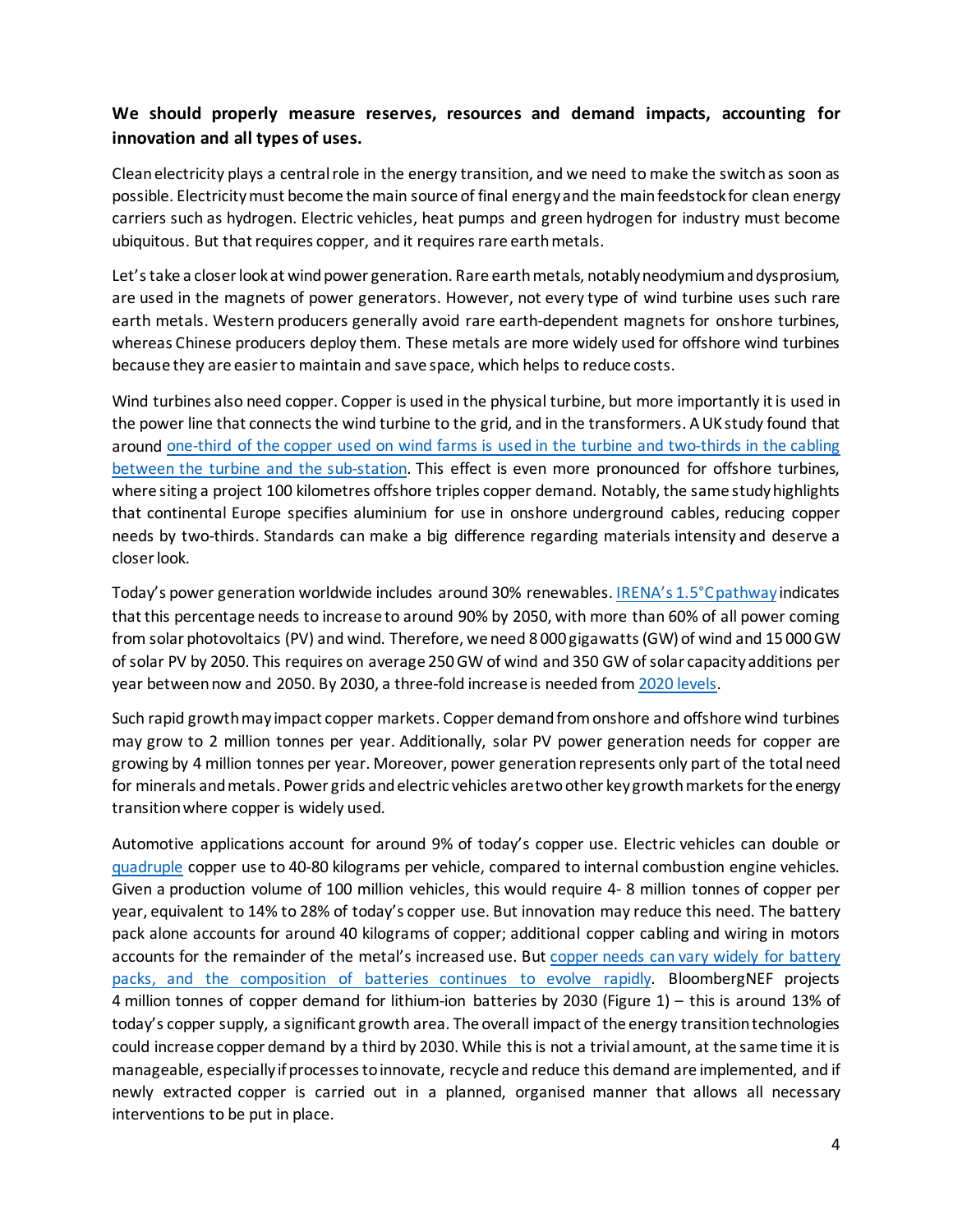

**Figure 1: Baseline projections for battery materials demand and a cathode material substitution scenario**

Abbreviations: LFP – Lithium iron phosphate (LiFePO<sub>4</sub>/C); LNO – Lithium nickel oxide (LiNiO<sub>2</sub>); LMO – Lithium manganese oxide (LiMn2O4); NCMA – Lithium nickel cobalt manganese aluminium oxide; NCA – Lithium nickel cobalt aluminium oxide; (LiNiCoAlO2); NCM – Lithium nickel cobalt manganese oxide (LiNiCoMnO2); NiMH – Nickel metal hydride Source: IRENA, based on Mining Review and PV magazine, 2021.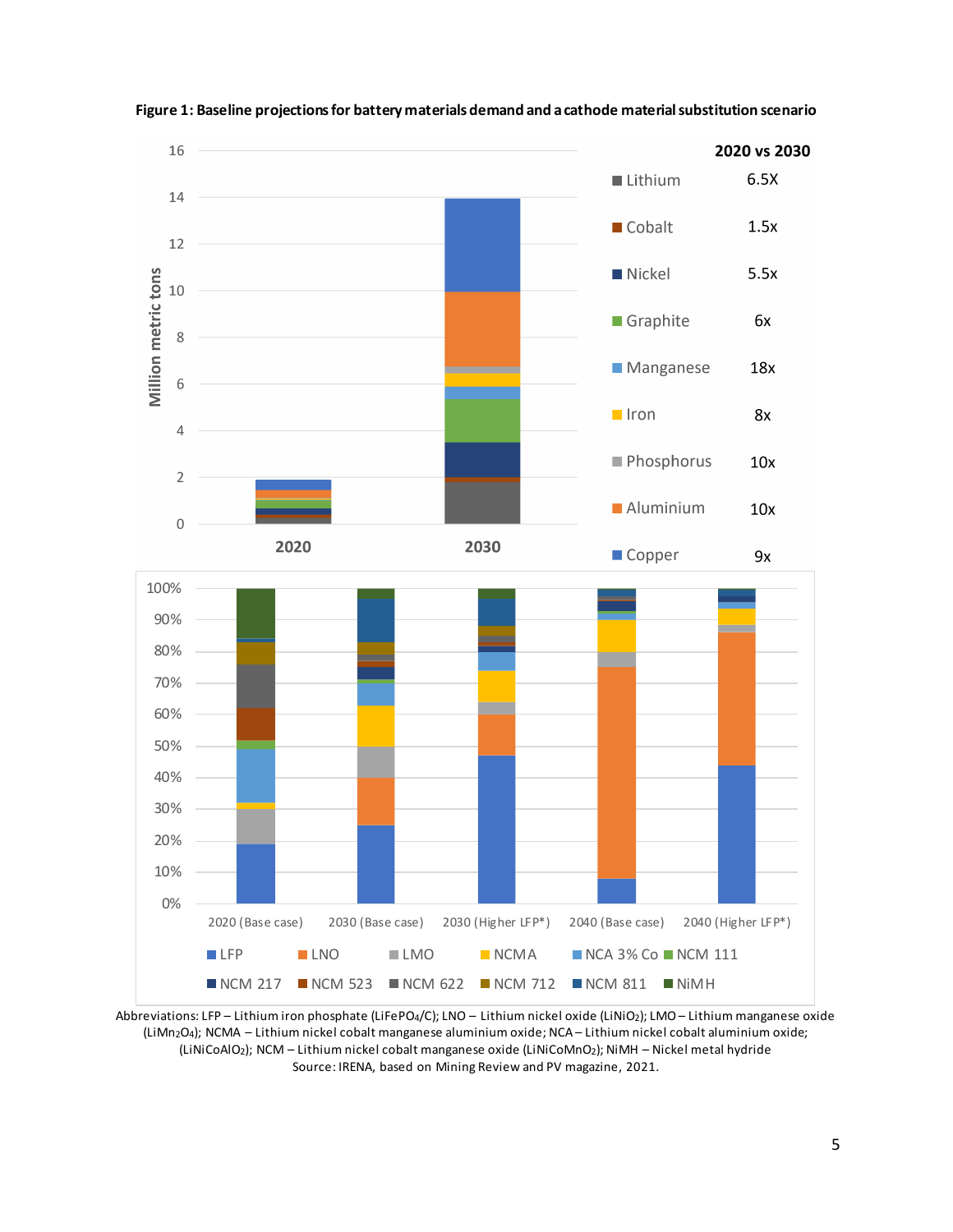Copper is unique in that use of the metal is ubiquitous in the energy transition. Higher prices will promote higher recycling rates: today, [half of post-consumer copper waste is lost,](http://www.icsg.org/) while a third of production is [based on recycling.](http://www.icsg.org/) Also, mining old mine tailings offers the potential for quick ramp-up of copper supply. Materials substitution can also ease supply bottlenecks. For example, aluminium can replace copper in electricalwiring. The technical properties are not the same, but aluminium is widely used for transmission and distribution grids. Key users such as air conditioning [manufacturers are already changing](https://www.bloomberg.com/news/articles/2021-09-09/copper-is-so-pricey-now-that-aircons-are-switching-to-aluminum) from copper [to aluminium.](https://www.bloomberg.com/news/articles/2021-09-09/copper-is-so-pricey-now-that-aircons-are-switching-to-aluminum) This will help ease supply constraints. Despite aluminium production being energy intensive the large electricity consumption could be less relevant as there is a shift to recycling and using renewable energy in the energy mix.

Average battery prices are expected to decline further, inching closer to the coveted tipping point of USD 100 per kilowatt-hour. This puts pressure on battery suppliers and vehicle manufacturers to increase performance and reduce materials needs. Cathode metals make up 30% to 45% of the overall battery materials cost, depending on the type of composition under consideration. The need for longer-range electric vehicles and decoupling battery costs from the ever-volatile cobalt prices have already prompted manufacturers to increasingly shift towards higher nickel compositions. Lithium iron phosphate cathode use may grow substantially, thus reducing nickel and cobalt demand (Figure 1). The growth in lithium consumption could cause concerns about increased water consumption, especially in water stressed areas and innovations to the whole process may help alleviate potential problems. Similar efforts will need to happen for other scarce metals including copper.

While everyone focuses on batteries, electric vehicles will also raise demand for permanent magnets and therefore demand for the rare earth metals neodymium and dysprosium. These are the same permanent magnets used in wind generators. Rare earth minerals are typically produced in a mix, and neodymium accounts for around 10% of total production. Such co-production creates additional supply challenges if a quick ramp-up of only one mineral is needed. Environmental and health concerns have proven to be barriers for the accelerated expansion of supply.

Design and recycling can help to reduce the need for primary materials. Important efforts aimed at replacing critical materials in new assets as well as designing them to be recycled will help. Regarding existing assets, new solutions are being implemented to extend their lifespanand recover materials at the end-of-life, for example recycling [wind turbines,](https://www.cnbc.com/2021/09/07/wind-energy-giant-siemens-gamesa-claims-world-first-in-blade-recycling.html) [solar PV panels](https://www.irena.org/publications/2016/Jun/End-of-life-management-Solar-Photovoltaic-Panels) and [batteries.](https://ucsusa.org/sites/default/files/2021-02/ev-battery-recycling-fact-sheet.pdf?_ga=2.6123955.1278797958.1631345060-206091257.1631345060) But the build-up of the massive capital stock that is needed will take both time and materials. Recycling will trail behind the demand for energy transition materials for decades to come. Therefore, significant new mining activity will be needed.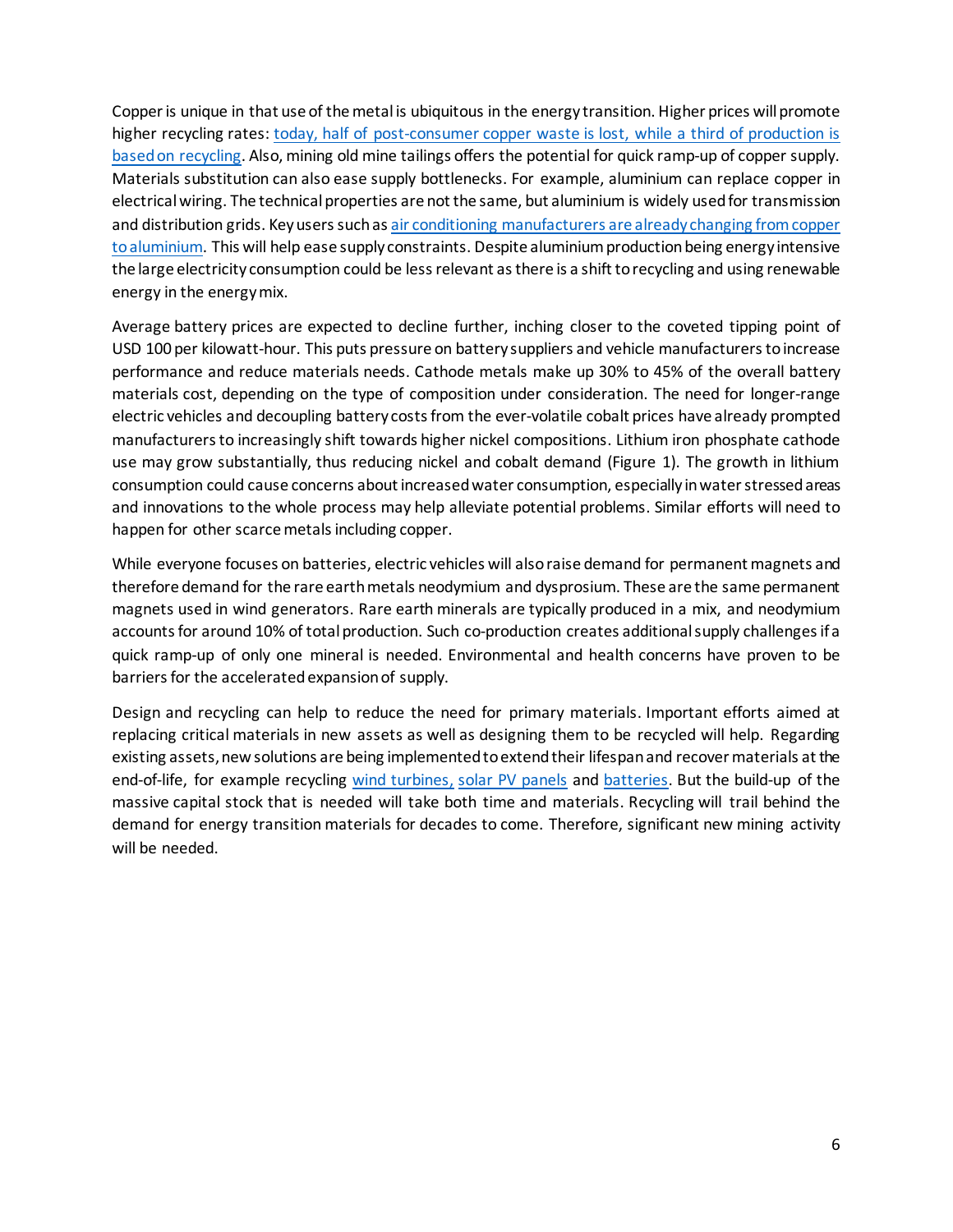## **Supply risks must be managed properly.**

Whereas advocates of the energy transition call for expanding the supply of minerals and materials, the mining industry is wary due to experiences with past supply cycles. Lithium being a good example, skyhigh prices a few years ago crashed when new supply came onstream faster than the demand growth and that was followed again by a boom due to the general demand increase for raw materials. In July 2021 the price of Lithium was half of what it was at the end of 2017 and since then the price has more than doubled, surpassing the 2017 peak in October 2021. Other metals have seen similar demand-supply cycles, and the long-term price trend has been downhill. This time may be different, but it remains too early to tell.

Investors expect a bonanza. Stock prices of copper and lithium miners are up, and new projects are being explored feverishly. This is much needed because development of new mines can take decades and is fraught with uncertainties. The Resolution copper mine in the US state of Nevada is such a case, with USD [2 billion invested over the past 30 years](https://www.discovermagazine.com/environment/north-america-is-about-to-get-its-largest-copper-mine) without any copper produced so far. Separately, Rio Tinto Group's planned USD 2.4 billion lithium-borate mine in Serbia faces tough questions as well as calls for further environmental guarantees.

Such new mining activities must be planned and managed properly, and concerns must be taken seriously. Rio Tinto's iron mining activities destroyed an important prehistoric site in Australia in 2020 and made headlines worldwide, tarnishing the mining behemoth's reputation. Such negligence must be avoided, and mine tailings need to be operated properly. Local populations also expect the creation of local jobs and economic development from mining projects. Too many actorsin this sector are still aiming for quick profits. [Seabed metal mining](https://gcaptain.com/subsea-mining-startups-spac-soac/) is an area to watch in this context.

Another type of supply risk relates to the geographical distribution of supply. China has built a dominant position for rare earths supply but also for many other minerals and metals. Supply chains are being reviewed considering vulnerabilities that have become visible in recent years and rising geopolitical tensions. There is a role for governments in managing this process, with a clear trade-off between cheap supply from abroad on one hand and geopolitical concerns on the other.

## **International governance must be enhanced for critical materials.**

The energy transition is critical for the future of mankind. The risks associated with climate change dwarf those associated with critical materials supply, and the current discourse on materials scarcity as a showstopper is misleading. However, the attention being given to critical materials is warranted. The energy transition will affect minerals and metals consumption substantially. But the right policy frameworks and design decisionstoday can avoid scarcity problems in the future. The rapid expansion of electromobility raises questions about materials scarcity, while renewable power generation and power grids contribute to a lesser degree. The rapid roll-out of electric vehicles and battery production witnessed today will certainly put a strain on minerals and metals supply in the years to come. But these problems can be resolved. The energy transition is here to stay and will create new economic opportunities.

While a long list of strategic minerals exists, not all of them are essential for the energy transition. Materials with unique properties such as neodymium, copper and lithium seem, for now, more critical than graphite, cobalt and indium, where alternatives exist. There is a need to better understand the materials requirements of the energy transition in light of rapid innovations that are taking place on the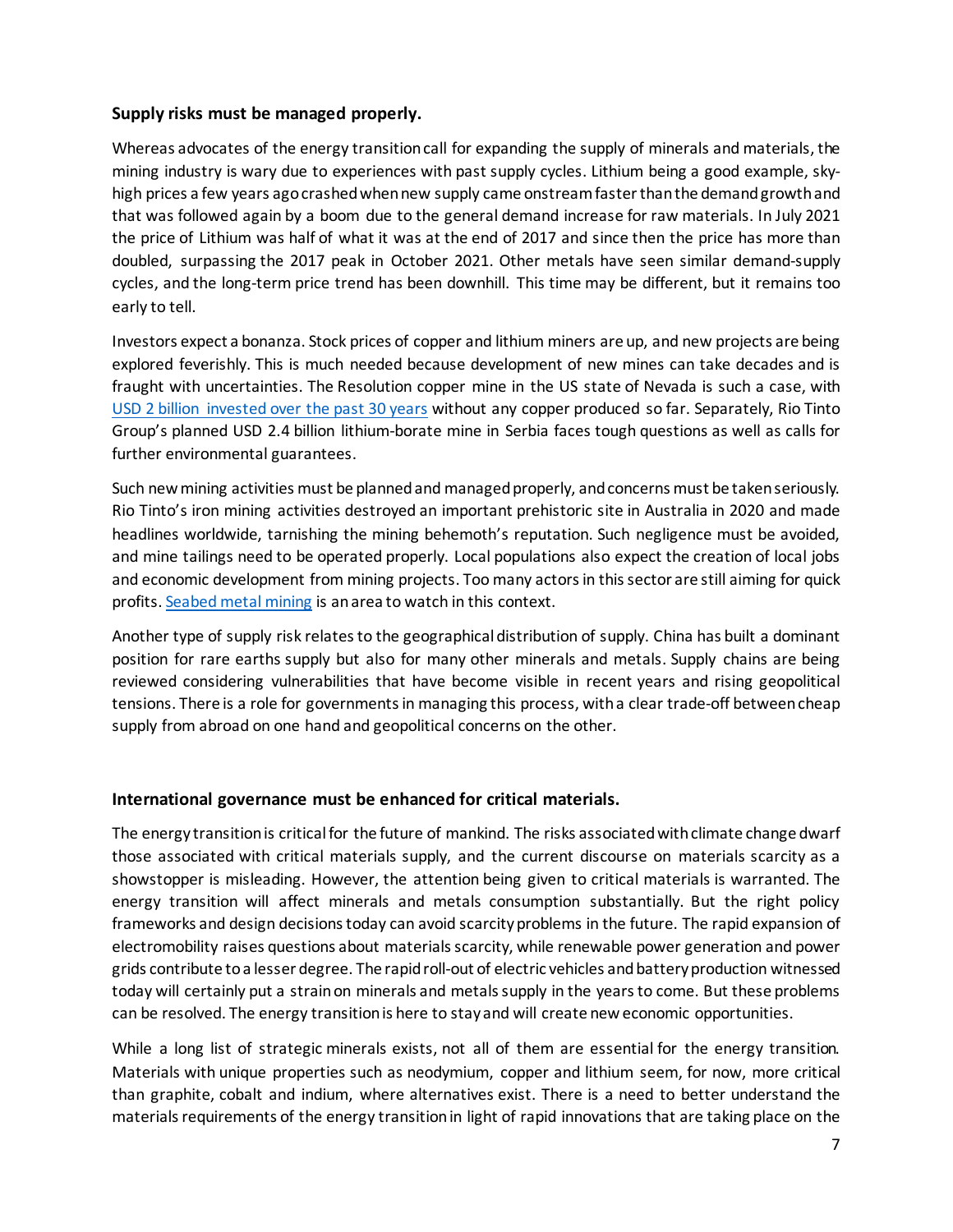production side. On the supply side, long-term resource availability is less of a concernthan the capability to ramp up supply in the near term.

Many of these critical resources are found in remote locations where mining can offer a welcome source of new, sustainable economic activity. But experience shows that this will not happen on its own – strong governance is needed. A more precise and transparent assessment of needs and government interventions is required. Every mineral and metal are different, and the specific issues need to be understood to manage the transition properly.

Individual vehicle manufacturers seeking to ensure their strategic supplies through contracts will not resolve the overarching geopolitical issues. Only a global approach to strategic minerals makes sense. Apart from regional and national efforts – such as the US State Department's Energy Resource Governance [Initiative](https://www.irena.org/events/2020/Jun/Mineral-Criticality-and-the-Energy-Transition) and th[e European raw materials alliance](https://erma.eu/) – there is a role for international agenciessuch a[s IRENA.](https://www.irena.org/-/media/Files/IRENA/Agency/Publication/2021/Jun/IRENA_Power_Generation_Costs_2020.pdf?la=en&hash=755CB6E57667D53B629967EC7F9BE57A55D1CD78) Asthe world's only energy transitions agencywith truly global membership, IRENA is well placed to bring countries together on this topic, foster a higher level of transparency and facilitate the effective management of critical materials supply at the global level.